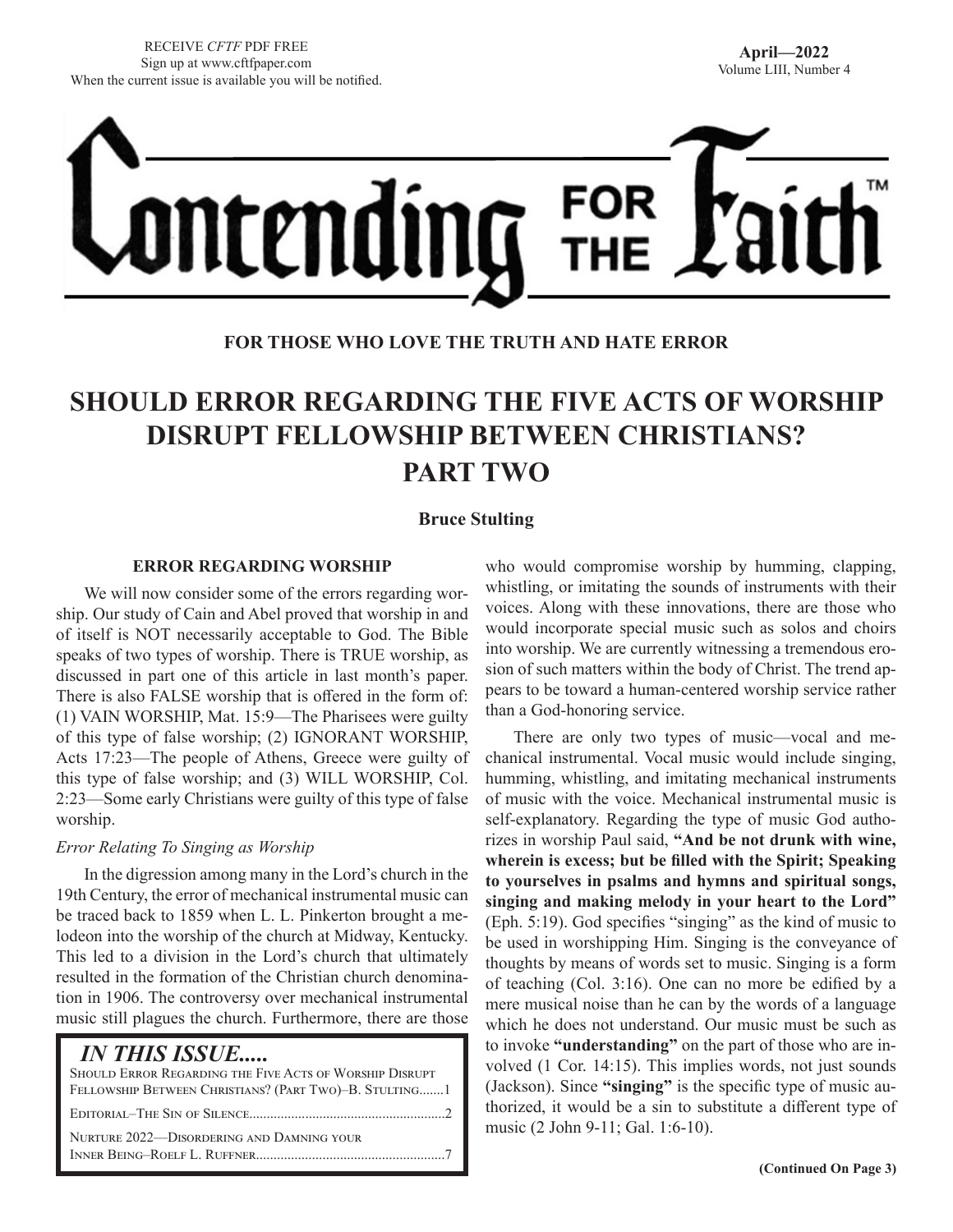

## **David P. Brown, Editor and Publisher dpbcftf@gmail.com**

*COMMUNICATIONS received by CONTENDING FOR THE FAITH and/or its Editor are viewed as intended FOR PUBLICATION unless otherwise stated. Whereas we respect confidential information, so described, everything else sent to us we are free to publish without further permission being necessary. Anything sent to us NOT for publication, please indicate this clearly when you write. Please address such letters directly to the Editor David P. Brown, 25403 Lancewood Dr. 77373 or dpbcftf@gmail.com. Telephone: (281) 350-5516.*

## *FREE—FREE—FREE—FREE—FREE—FREE*

*To receive CFTF free, go to www.cftfpaper.com and sign up. Once done, you will be notified when the current issue is available. It will be in the form of a PDF document that can be printed, and forwarded to friends.*

#### **SUBSCRIPTION RATES FOR THE PAPER EDITION**

*Single Print Subs: One Year, \$25.00; Two Years, \$45.00. NO REFUNDS FOR CANCELLATIONS OF PRINT SUBSCRIPTIONS.*

## **ADVERTISING POLICY & RATES**

*CONTENDING FOR THE FAITH exists to defend the gospel (Philippians 1:7,17) and refute error (Jude 3). Therefore, we advertise only what is authorized by the Bible (Colossians 3:17). We will not knowingly advertise anything to the contrary and reserve the right to refuse any advertisement.*

*All setups and layouts of advertisements will be done by CONTENDING FOR THE FAITH. A one-time setup and layout fee for each advertisement will be charged if such setup or layout*  is needful. Setup and layout fees are in addition to the cost of *the space purchased for advertisement. No major changes will be made without customer approval.*

*All advertisements must be in our hands no later than one month preceding the publishing of the issue of the journal in which you desire your advertisement to appear. To avoid being charged for the following month, ads must be canceled by the first of the month. We appreciate your understanding of and cooperation with our advertising policy.*

*MAIL ALL SUBSCRIPTIONS, ADVERTISEMENTS, AND LET-TERS TO THE EDITOR, 25403 Lancewood DR, Spring, Texas 77373. COST OF SPACE FOR ADS: Back page, \$300.00; full page, \$300.00; half page, \$175.00; quarter page, \$90.00; less than quarter page, \$18.00 per column-inch. CLASSIFIED ADS: \$2.00 per line per month. SETUP AND LAYOUT FEES: Full page, \$50.00; half page, \$35.00; anything under a half page, \$20.00.*

*CONTENDING FOR THE FAITH is published bimonthly. 25403 Lancewood Dr., Spring, Texas 77373 Telephone: (281) 350-5516.*

> **Ira Y. Rice, Jr., Founder August 3, 1917–October 10, 2001**

## *Editorial...*

## **THE SIN OF SILENCE**

**The high priest then asked Jesus of his disciples, and of his doctrine. Jesus answered him, I spake openly to the world; I ever taught in the synagogue, and in the temple, whither the Jews always resort; and in secret have I said nothing. Why askest thou me? ask them which heard me, what I have said unto them: behold, they know what I said** (John 18:19-21).

Our Lord chose this occasion to rebuke Annas for his hypocrisy. Having done so, one of the officers **"struck Jesus with his hand"** (18:22). Jesus immediately challenged the officer with, **"If I have spoken evil, bear witness of the evil: but if well, why smitest thou me?**" (18:23). After this scene Annas sent Jesus to Caiaphas.

Guy N. Woods, in his commentary on John, points out that some people have felt that our Lord's conduct before Annas was out of harmony with His teaching of **"turning the other cheek"** (Mat. 5:39). In harmonizing the aforequoted events of John 18:19- 24 with the teaching of Christ in Matthew 5:38-39, brother Woods gives the following quotation from Martin Luther, "Christ forbids self defense with the hand, not with the tongue!"

One of the most cowardly and heinous sins that can be committed is the sin of remaining silent in the presence of sin! Most people, however, speak out when they should be silent and remain silent when they should speak out. To be faithful to God, the aforementioned conduct must be remedied.

Most of the time, when the need to defend the godly actions and teaching of one's self or others arise, it takes no little courage to stand up and speak out. Great is the example of the prophets of God in their fearless denunciation of the sins of God's people. The prophet Micah declared: **"But truly I am full of power by the spirit of the Lord, And of judgment, and of might, To declare unto Jacob his transgression, And to Israel his sin"** (Mic. 3:8).

Isaiah, Micah's contemporary, displayed the same spirit as Micah when he said: **"Cry aloud, spare not, Lift up thy voice like a trumpet, And shew my people their transgression, And the house of Jacob their sins"** (Isa. 58:1).

Suffer they did for the courage of their convictions, but such godly characters the Holy Spirit has selected and recorded for our learning that we might go and do likewise (Heb. 11:32-12:4).

Would you be a preacher of righteousness? Then you must walk ever so closely with the faithful prophets of old (Rom. 15:4)! As James wrote: **"Take, my brethren, the prophets, who have spoken in the name of the Lord, for an example of suffering affliction, and of patience"** (Jam. 5:10).

Come now to the New Testament and take note of whom God selected to go before His Son that the people might be prepared for the Messiah. In the spirit of the prophet Elijah, John the Baptist did not fear to call the Pharisees and Sadducees what they were—a **"generation of vipers"** damned to a devil's hell except they repent (Mat. 3:1-12; 11:14).

Of course, the king did not escape the preaching of John. He declared to Herod what few preachers in our adulterous society would dare to whisper in secret, specifically: **"It is not lawful for thee to have her"** (Mat. 14:4). Yes, John lost his head over the fact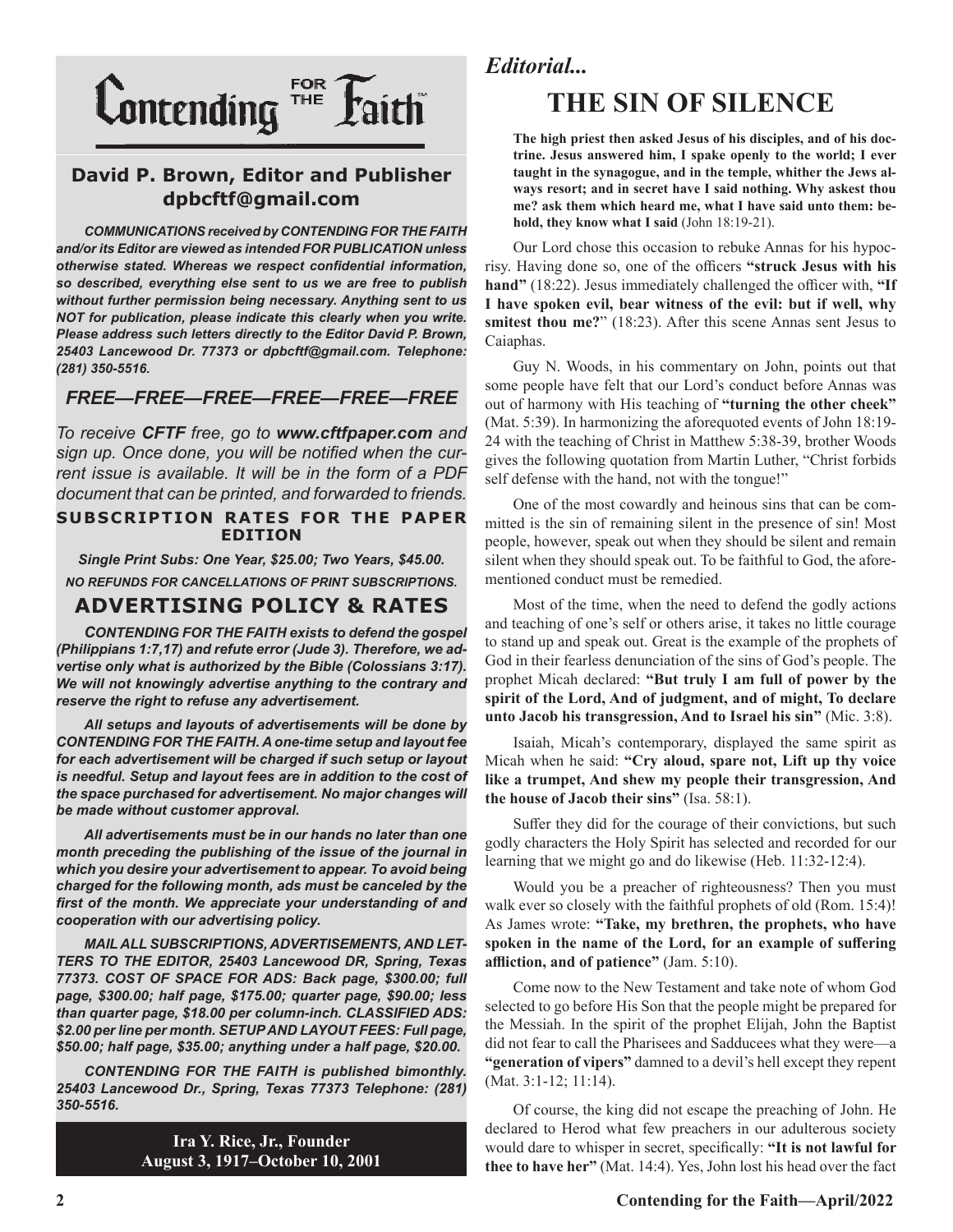that Herod was living in adultery with his brother Philip's wife. But better our heads placed on a charger because we preached the truth than our heads remain on our shoulders and the truth not taught. Would you be a faithful preacher of the Gospel of Jesus Christ? If so, walk closely to John the Baptist!

Under similar circumstances, as when Jesus was on trial, the apostle Paul was brought before the Jewish council. Paul followed the example of our Lord. Peerless, indeed, among the servants of the Christ is this apostle to the Gentiles (Acts 22, 23).

In Rome before Caesar, Paul made his first defense without any child of God standing with him (2 Tim. 4:16). In his own

words, we see the source of his strength: **"Notwithstanding the**  Lord stood with me" (4:17). Such had been Paul's strength and stay from the very beginning of his service to Christ (Phi. 1:17; 4:13). Hence, at the end of his life Paul could write: **"I have fought a good fight, I have finished my course, I have kept the faith"** (2 Tim. 4:7). If you would faithfully proclaim and defend Christ on earth, and closely follow such Biblical examples in the here and now as herein noted, you may be eternally with him in the there and then. Silence is NOT always golden!

#### **—David P. Brown , Editor**

#### **(Continued From Page 1)**

We are commanded to sing **"psalms"** (Old Testament Psalms set to music), hymns (non-Psalm songs of praise to God), and **"spiritual songs"** which are songs designed for edification of the saints and glorification of God. We are not empowered to incorporate into our worship services nationalistic songs, cultural favorites, or other lyrics of a secular essence (Jackson). Also, since our songs are intended for instruction, we must make sure that our songs are scriptural in their content. Many of our songs are written by members of denominations and contain error. Songs that direct prayer to Jesus, teach error (Col. 3:17). Songs that teach the rapture of the soul are in error. Songs that teach salvation by grace or faith only are in error. Songs teaching that Jesus is coming soon are in error. Many other examples could we given, but these are sufficient to encourage the song leader to choose his songs wisely.

As we mentioned earlier, **"Speaking to yourselves"** demands that all engage in singing at the same time. Wayne Jackson said,

The grammar of the verse indicates that the entire congregation is to participate in the singing. The pronoun heautois ("one to another") is a reciprocal, reflexive term, representing an interchange of action on the part of the singers. Congregational singing is clearly authorized in the New Testament; authority for choirs and solos is conspicuously absent from the divine record (Divine Pattern).

There is no authority for an individual or group to sing while the rest of the assembly sits passively by and listens.

There have been attempts to justify many of the above mentioned innovations by calling them expedients. However, these innovations either change the command to sing or violate the language of the reciprocal pronouns. True expedients such as songbooks, pitch pipe, overhead projector to view songs, public address system, song leader, number of songs, etc., aid the worshiper in carrying out the command to sing. Thus, singing is obligatory and those things listed as true expedients, are optionals.

#### *Error Relating To Praying As Worship*

It is common among Roman Catholics to pray to "Patron Saints" (deceased Catholics who have been Canonized). However, the Scriptures authorize us to pray only to Deity (Neh. 4:9; Mat. 6:9). We are not authorized to employ mechanical devices as aids to our prayers. Buddhists frequently write their prayers on slips of paper and insert the petitions into "prayer wheels," which, spinning, are supposed to propel the requests into the far regions of the universe. Catholics use "rosary beads" to implement their prayers. The prayer beads, blessed by a priest, allow the Catholic practitioner to keep account of some 180 prayers, which constitute the rosary: Paternoster ("Our Father"), Ave Maria ("Hail Mary"), and Gloria. The premise behind such a practice is the assumption that repetitious prayers will secure indulgences—accumulated merit—which will exempt the faithful from the fires of purgatorial punishment. However, Jesus stated:

**But when ye pray, use not vain repetitions, as the heathen do: for they think that they shall be heard for their much speaking. Be not ye therefore like unto them: for your Father knoweth what things ye have need of, before ye ask him** (Mat. 6:7,8).

Also, we must recognize that prayer is not to be directed to Jesus, but must be directed through Him to the Father (Col. 3:17).

We understand that prayer is a communication between a child of God and his Heavenly Father (Mat. 6:9). Thus, it is never appropriate to call upon a non-Christian to lead the family of God in prayers in our public assemblies (or in any assembly). Furthermore, we recognize that prayers in assemblies of mixed sexes must be led or directed only by males. Regarding this, Paul said, **"I will therefore that men** (*tous andras*—the males) **pray every where..."** (1 Tim. 2:8). It is obvious from other passages, that woman can pray anywhere (even in the assembly—1 Cor. 11:5). Thus, we conclude that the apostle Paul only restricts women from leading prayer in a mixed assembly.

Prayer is to be offered in harmony with the revealed will of God (1 John 5:14). Therefore, since the miraculous age has passed (1 Cor. 13:8-13), we must not pray for such things as miraculous healing, wisdom, knowledge, etc. Nor should we pray for someone's salvation independent of his or her obedience of the Gospel (Rom. 10:1,2; Heb 5:8-9). Furthermore, we must not pray from a selfish motive. James said, **"Ye ask, and receive not, because ye ask amiss, that ye may consume it upon your lusts"** (Jam. 4:3).

#### *Error Relating To Teaching As Worship*

The content of preaching/teaching must be the Scriptures. Preaching based upon the Scriptures will be **"profitable for**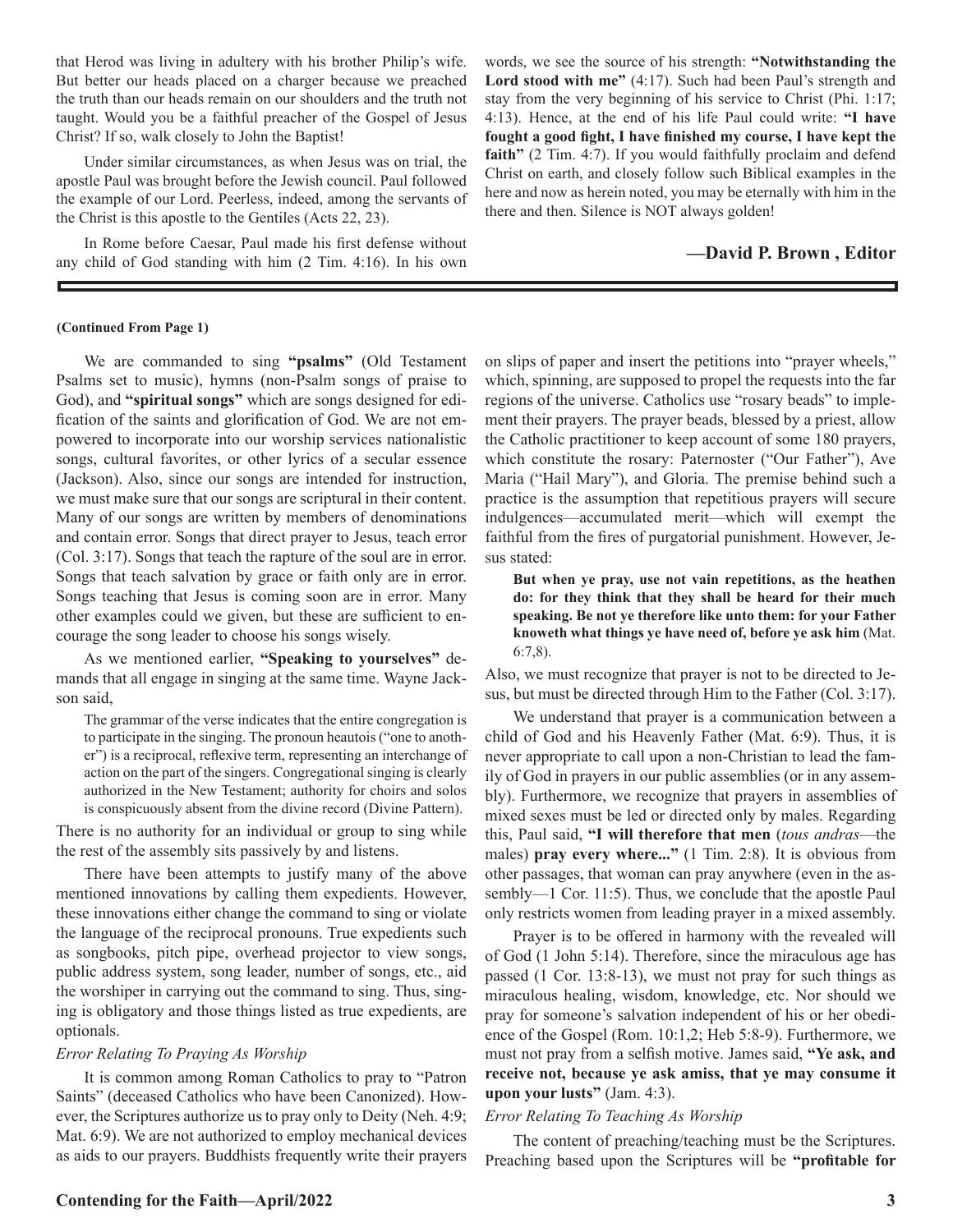**doctrine, for reproof, for correction, for instruction in righteousness"** so that the **"man of God may be perfect, thoroughly furnished unto all good works"** (2 Tim. 3:16-17). As in leading prayer, God only authorized males to preach in the public assemblies. Paul writes, **"But I suffer not a woman to teach, nor to usurp authority over the man, but to be in silence"** (1 Tim. 2:12). Regarding this verse we note the following:

The negative conjunction *oude* ("nor") here is explanatory in force, revealing that the apostle is forbidding any teaching, or similar activity, in which a woman exercises authority over a man (Lenski, 563).

Godet notes that Paul "regards speaking in public as an act of authority exercised over the congregation which listens," and that consequently, "during the present economy, he draws the conclusion that the speaking of the woman in [the] public [assembly] is in contradiction to the position assigned to her by the Divine will expressed in the law" (311).

See the apostle's similar admonition in 1 Corinthians 14:33-36. The popular notion that Paul's instruction was based upon cultural considerations, and thus is not applicable today, is totally without justification. His argument regarding woman's subordinate role is grounded on timeless concepts that are transcultural (1 Cor. 11:2ff; 14:34; 1 Tim. 2:13, 14). Moreover, his application of these matters is universal (1 Cor. 11:16; 14:33,34), not local. That which is transcultural and universal is neither local nor temporary. The restrictions are therefore as binding today as they were in the first century.

Men have been ordained of God to lead the worship services. The devout Christian must not be swayed by the fickle whims of a changing society; rather, he must abide by the authority of the eternal Word (Jackson).

The preaching done in our assemblies must be done by faithful men. Far too often, false teachers have been allowed in our pulpits on the conditions that they would not teach their error. However, false teachers must be marked and avoided (Rom. 16:17-18). It is interesting to note that many who would never allow a false teacher to preach at the congregation where they are members, will support a gospel meeting, lectureship, school of preaching, religious journal or other work that uses and/or supports false teachers. John condemns all who would bid god-speed to those who teach error (2 John 9-11).

Finally, the teaching/preaching in our assemblies must be plain spoken and understandable to all present. It is becoming prevalent for brethren to praise men with alleged "scholarship" and then scratch their head all the way home wondering what was preached. Our pews are filled with honest people who desire to know the truth. They deserve someone who will plainly and boldly proclaim the Word of God in a way that is easily understood and applied.

#### *Error Regarding Giving As Worship*

#### Paul commanded:

**Now concerning the collection for** t**he saints, as I have given order to the churches of Galatia, even so do ye. Upon the first day of the week let every one of you lay by him in store, as God hath prospered him, that there be no gatherings when I come** (1 Cor. 16:1-2).

The word *order* is a command and shows that giving is not an option, but an obligation. Despite the fact that giving is an obligation, the true worshiper offers their contribution joyfully without grudging (2 Cor. 9:7). In this connection, we realize that free will giving is the only means of financing the work of the Lord's church. The Lord's church is not authorized to operate businesses, conduct bingo parties, hold pay-at-the-door concerts, garage sales, bazaars etc., in order to raise funds.

The Christian is obligated to contribute every Sunday. A literal translation of 1 Corinthians 16:2 would be: **"upon the first day of every week."** Therefore, each week that a Christian prospers, so must he/she give to the collection. Those who are paid only monthly or bi-weekly ought to budget their funds so as to be able to participate in this act of devotion each Sunday. This is consistent with what Paul has prescribed. Also, one should not fail to give even though they are, of necessity, absent from the Lord's Day assembly.

An individual's prosperity is the primary factor in determining the amount given each Lord's Day. Therefore, the church does not have authority to dictate the amount which one gives. However, there are principles that can guide one in determining how much to give. Every Christian is to give **"as he may prosper,"** or **"according to his ability"** (Acts 11:29). This is proportional giving. Those who have more should give more (both in amount and percentage). Amazingly, some in the early church gave even beyond their ability (2 Cor. 8:3). Unlike the tithe under the Mosaic Law, the Christian is given no percentage in the New Testament. However, those under a **"better covenant"** (Heb. 7:22) ought to strive to go beyond the standard of the "inferior covenant." It has been said,

The least God ever stipulated for His people in the support of His work was 10% (cf. Gen. 14:20; 28:22; Num. 18:21-24); the most He has accepted is 100% (Mark 12:41-44). Surely, somewhere between these two examples, the conscientious child of God can find his appropriate level of giving (Jackson).

#### *Error Regarding The Lord's Supper As Worship*

As we have noted previously, Jesus specified the use of unleavened bread and fruit of the vine (grape juice) the elements of His Supper (Mat. 26:26-28; 1 Cor. 11:24-26). When the Mormons substitute water for the fruit of the vine, they do so without Divine authority. The unleavened bread and fruit of the vine are figurative representatives of the Lord's body and blood. Since the elements do not literally become the body and blood of Christ when blessed by a Priest, the Roman Catholic doctrine of Transubstantiation is false.

Various denominations observe the Lord's Supper on the first day of the week, monthly, semi-annually, once a year on Easter Sunday, or at some other interval on which they arbitrarily decide. Sometimes preachers reason that infrequent observance of the Lord's Supper help keep it from becoming mundane or commonplace. I wonder if those same preachers would agree that the preaching done on the Lord's Day becomes "mundane or commonplace" when done weekly? Sometimes contemporary people remove the observance of the Lord's Supper from a worship assembly and observe it at other occasions,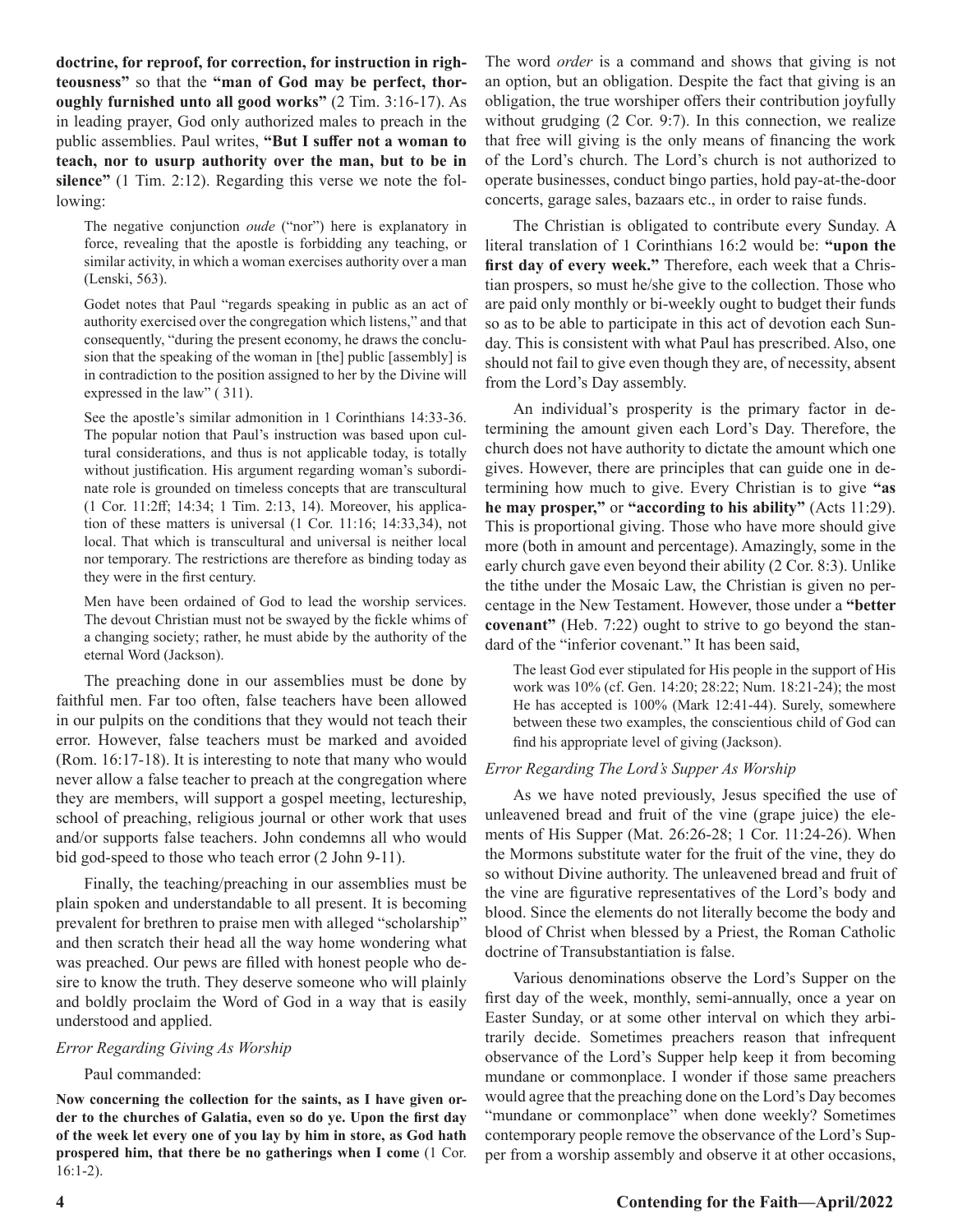such as a wedding.

Acts 20:7 settles the frequency and the occasion God intended for observance of the Lord's Supper. In this verse, we find a record of an approved example of the early church observing the Lord's Supper on the first day of the week. No other passage addresses the frequency and/or occasion for observing the Lord's Supper. Thus, we conclude that the frequency and/ or occasion for its observance is limited to first day of the week during the worship of the local church.

The observance of the Lord's Supper on the first day of the week during the worship assembly corresponds to the other four acts of worship that are characteristic of Lord's Day worship. Preaching also occurs on the occasion of observing the Lord's Supper (Acts 20:7). The collection occurs on the first day of the week, too (1 Cor. 16:1-2). Singing and prayer also occur during assemblies of a local church, including the first day of the week (1 Cor. 14:15). We have authority to: (1) Teach/preach on other days and outside the assembly (Acts 20:20); (2) Sing on other days and outside the assembly (Acts 16:25; Jam. 5:13); Pray on other days and outside the assembly (1 The. 5:17); Give on other days and outside the assembly (Gal. 5:10). However, no such authority exists for observing the Lord's Supper outside the assembly or on any day other than the Lord's Day (first day of the week).

The Lord's Supper is observed to remember Jesus Christ's death (1 Cor. 11:24-25). God never intended for the Lord's Supper to be observed apart from other acts of worship and outside of the assembly of the local church, or on any day other than the first day of the week. Thus, the reason for observing the Lord's Supper does not correspond to other occasions, seasons, or days.

Finally, there are some brethren, who demand that only one cup be used to distribute the fruit of the vine during the Lord's Supper. However, partaking of the elements is an obligatory matter, while the method of distribution is an optional matter. This makes the number of cups a matter of judgment. During the institution of the Lord's Supper, Jesus **"...took the cup, and gave thanks, and said, Take this, and divide it among yourselves"** (Luke 22:17). Having divided the fruit of the vine, Jesus then explains the significance of the elements. Here, we have an example of multiple cups being used in the Bible. Therefore, when one tries to bind one cup or a certain number of cups, they go beyond what is written and thereby sin (2 John 9-11).

#### *Divided Assemblies (Children's Church; Junior Worship; Children's Bible Hour)*

What we have in mind by "divided assemblies" is one or more assemblies taking place separately, parallel to and at the same time as the regular worship assembly.We are not referring to the nursery or Bible study classes that do not occur at the same time as the worship assembly, or multiple services necessitated by a lack of adequate seating capacity. We offer the following scriptural objections to "children's church":

1. There is no authority in the Bible for "children's church" (1 Pet. 4:11).

2. The Lord ordained that we meet in one assembly for worship (1 Cor. 11:17-18, 20, 33-34).

3. Children's church is an unauthorized separate assembly, which is a forsaking of the assembly the Lord authorized (Heb. 10:25).

4. No assembly of God's people for worship in the Old Testament or the New Testament separated the children from all others.

5. Parents should not turn over to others the precious time available to them to train their children. The child learns by what he hears, sees, and experiences in the worship assembly (Eph. 6:1-4). The child absorbs valuable lessons from the discipline of public worship.

Some contend that children cannot learn from public preaching. However, we have the Old Testament example where **"all Israel"** was called together to be taught the Law of Moses, including men, women, little ones, and the sojourner (Deu. 31:10-12). "**And that their children, which have not known any thing, may hear, and learn to fear the LORD your God"** (v. 13). Notice that the children did not need to be separated to learn (cf. Joel 8:34,35). The assembly called by Joel included the old men, children, **"those that suck the breasts,"** the bridegroom and bride, and all others (Joel 2:15- 17).

#### *The Error That "All Of Life Is Worship"*

In 1998, the late brother Buster Dobbs wrote an article entitled "Is All Of Life Worship?" in which he presented the followings syllogism:

1. All sacrifice offered to God is worship.

2. Christians are to continually offer their bodies as a sacrifice to God.

3. Therefore, there is a sense in which worship is continual... He then followed with the next statements: Such devoted service to God is clearly worship. It involves all that we do. Whether we earn a living for our family, or seeking lawful entertainment and recreation, it is to be done in the name of the Lord. As holy, royal priests we make an offering to the father (sic) through the son (sic) in everything we do... (*Contending for the Faith*, Dec., 1998).

One year prior he states:

The holy kiss is not worship. It is a greeting. Paul says so. It edifies no one. It is not something due a reigning God. It is not clearly taught in the New Testament as worship. It is alright for saints to greet one another with a holy kiss if they desire to do so, but it is not an item of worship (*Firm Foundation*, May, 1997).

Later in the same article he states:

Foot washing is in order when it helps and it benefits our fellow creature but it is not worship because, like the holy kiss, it is directed to humans and not deity (*Firm Foundation*, May, 1997).

Then, in January 1999, in an article entitled "Worship," Dobbs made two statements: (1) "The New Covenant authorizes five specific acts of worship on the prescribed assembly day." and: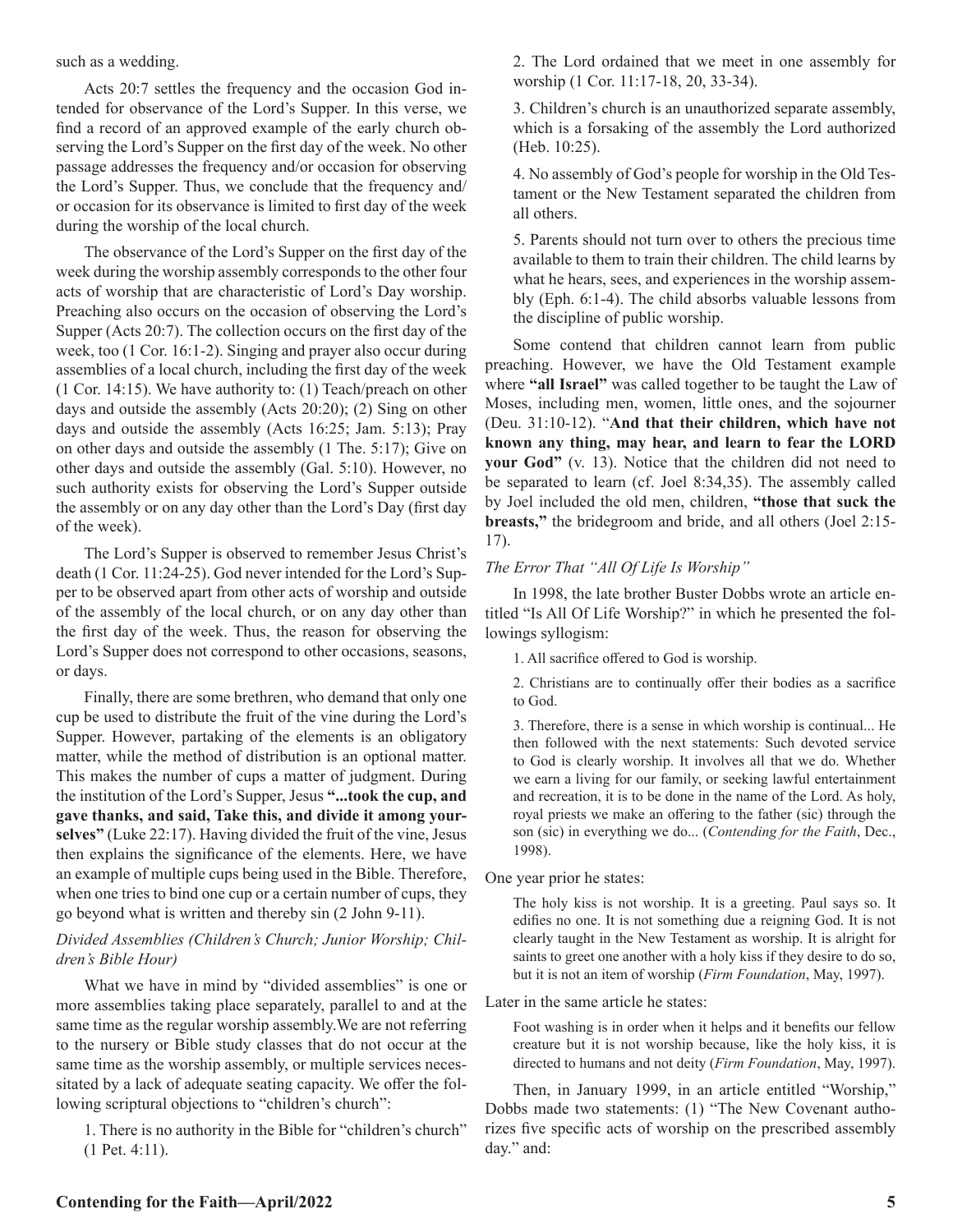When a Christian offers a song of praise to God, whether in assembly or in a private setting, it must be in the prescribed way (without instrumental accompaniment) just as inner chamber prayer must be offered according to Bible instructions (*Firm Foundation*)

Then, one month later, he flip-flops again by stating (2):

The Holy Spirit, through the pen of Paul, defines spiritual service. In view of the mercies of God (John 3:16), he (sic) tells us to offer our bodies a living sacrifice, which is (now, he (sic) is about to tell us what the living sacrifice is...of what it consists...of its nature) which is spiritual service. The living sacrifice is service. Sacrifice connotes worship. The presenting our very souls to God as a sacrifice of worship. That is what it is! Paul said so (*Firm Foundation*, Feb. 1999).

In the space of two years, Dobbs told the reading audience that, "everything we do is not worship, everything we do is worship, everything we do is not worship, and everything we do is worship."At the time of his writing it was asked, "Will the real Buster Dobbs, please stand up?"

If everything we do is worship, then why is the "holy kiss" and "foot washing" not worship? If everything we do is worship, then why has God "authorized five specific acts of worship on the prescribed assembly day?" If everything we do (that is not sin) is worship, then why did God limit the worship of the assembly to only five acts?

The late brother Dobbs failed to understand, the items of worship are obligatory matters. When Jesus stated, **"God is a Spirit: and they that worship him must worship him in spirit and in truth"** (John 4:24), He placed three obligations upon the worshiper. Man is obligated to: (1) Worship the correct object— God; (2) Maintain the correct attitude—Love, reverence, etc.; and (3) Use the correct method—truth. Our basic proposition states, "The New Testament authorizes only singing, praying, teaching, giving, and partaking of the Lord's Supper as acceptable acts of worship." We have previously proven this proposition. Thus, the worshiper is limited to these five acts of devotion. Those who believe as the late brother Dobbs, et al., taught violate the obligatory teaching of the Scriptures by saying that all life is worship. Cain learned this lesson the hard way and his worship was rejected.

#### **ERROR REGARDING THE FIVE ACTS OF WORSHIP DOES INDEED DISRUPT FELLOWSHIP BETWEEN CHRISTIANS**

The Bible is divided into three specific dispensations: (1) The Patriarchal; (2) The Mosaic; and (3) The Christian. At the beginning of each of these dispensations, God has given an example of those who practice error in worship. In the Patriarchal Dispensation, we have the example of Cain's faithless sacrifice that was rejected by God (Gen. 4:1-7). In the Mosaic Dispensation, Nadab and Abihu burnt incense on **"strange fire"** and **"And there went out fire from the LORD, and devoured them, and they died before the LORD"** (Lev. 10:1-2). And in the Christian dispensation, Ananias and Sapphira corrupted the collection of the saints by lying to the Apostles and thus, God, regarding the amount given and were put to death for their sins (Acts 5:1-11). God has given us the examples to show that He

takes worship seriously and His condemnation awaits all who would worship in error.

When Cain, Nadab, Abihu, Ananias, and Sapphira corrupted authorized worship, they sinned. As sinners, they lost their fellowship with God (1 John 1:6). When fellowship with God was broken, fellowship with those faithful to God was also broken (1 John 1:4-6). Since Christians are to " **...have no fellowship with the unfruitful works of darkness, but rather reprove them,"** it would be sinful to extend fellowship to those who practice error regarding the five acts of worship. John stated, **"Whosoever transgresseth, and abideth not in the doctrine of Christ, hath not God. He that abideth in the doctrine of Christ, he hath both the Father and the Son"** (2 John 9). In doing so, he sets forth two categories of people: (1) Those that have not God and (2) Those that have both the Father and the Son. John further states, **"If there come any unto you, and bring not this doctrine, receive him not into your house, neither bid him God speed: For he that biddeth him God speed is partaker of his evil deeds"** (2 John 10-11). Therefore, it is sinful for those who have the Father and the Son to fellowship those who have not God. To do so, would mean giving up the Father and the Son and entering the category of those who have not God.

This principle holds true when we are considering error in the Lord's Day worship or in any assembly where the preaching, praying, or singing are engaged in. Such assemblies would include gospel meetings, lectureships, wedding, funerals and such like. If a false teacher were scheduled to speak at any of these venues, it would be sinful for faithful brethren to participate for any purpose other than to expose the error. The very nature of their participation would of necessity show their disapproval of the error and reproof of the same. We recognize that debates and open forums are venues in which one may participate without sin, since the purpose is to expose and correct those in error.

#### **CONCLUSION**

There is no doubt that the New Testament authorizes only five acts of worship. When these authorized acts are compromised with sin, division occurs in the Body of Christ. The apostle Paul stated:

**I therefore, the prisoner of the Lord, beseech you that ye walk worthy of the vocation wherewith ye are called, With all lowliness and meekness, with longsuffering, forbearing one another in love; Endeavouring to keep the unity of the Spirit in the bond of peace** (Eph. 4:1-3).

Therefore, we humbly encourage all to forsake all error, especially error regarding the five acts of worship, so that we might enjoy the unity of the Spirit in the bond of peace.

Jesus prayed for unity among believers (John 17:20,21) and Paul condemned division (1 Cor. 1:10). If there is division in the Body of Christ over the five acts or worship, you can be part of the problem or part of the solution. We must, therefore, strive for unity, but not at the expense of the Truth. We must be set for the defense of the Gospel and be willing to contend earnestly for the faith (Phil. 1:17: Jude 3).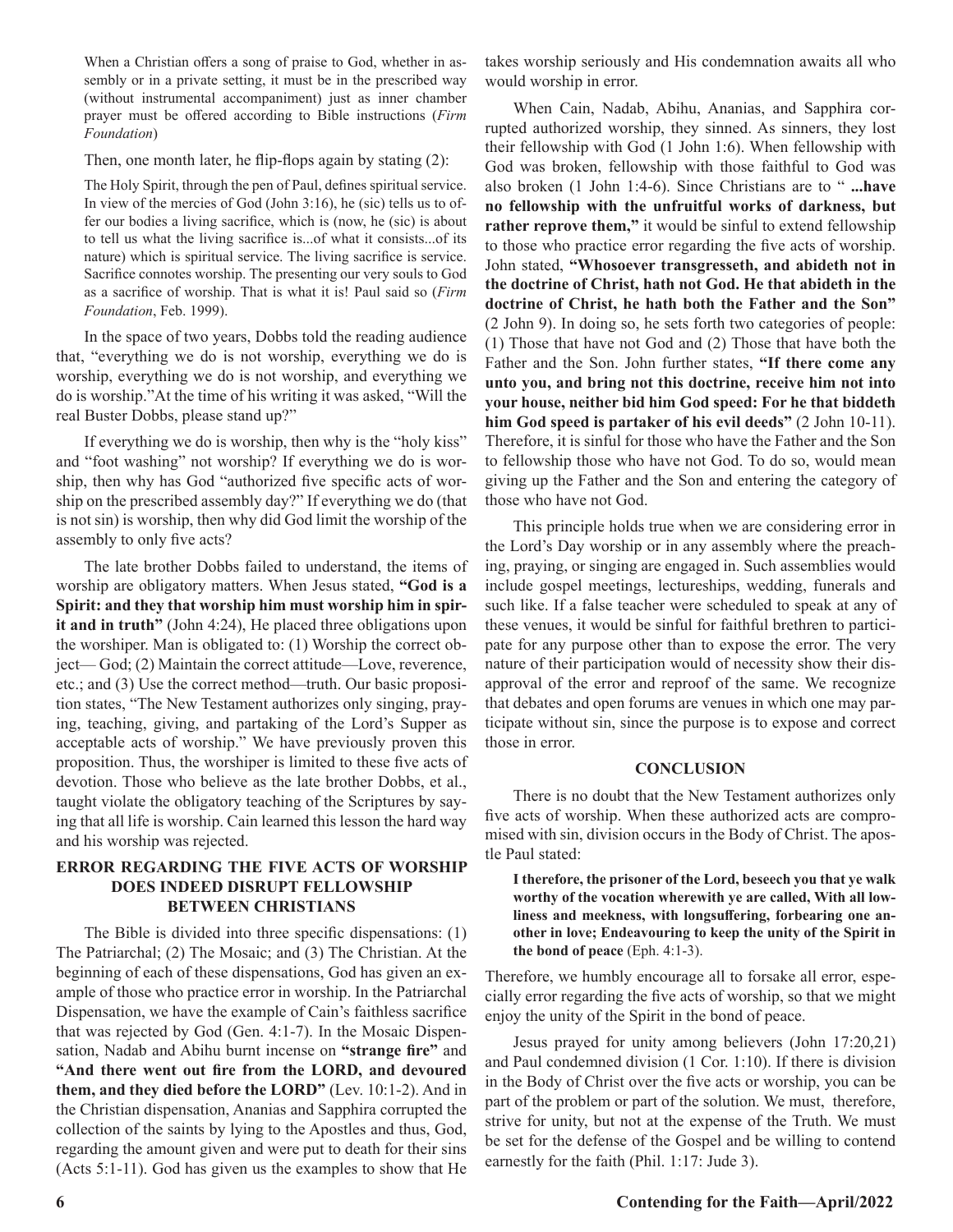**Brethren, if a man be overtaken in a fault, ye which are spiritual, restore such an one in the spirit of meekness; considering thyself, lest thou also be tempted** (Gal. 6:1). **Brethren, if any of you do err from the truth, and one convert him; Let him know, that he which converteth the sinner from the error of his way shall save a soul from death, and shall hide a multitude of sins** (Jam. 5:19-20).

Those who practice error in worship must repent and be restored before fellowship is possible. It is my heart's desire and prayer that God continue to bless your study of the five authorized acts of worship.

#### **WORKS CITED FOR ARTICLES ONE AND TWO**

Unless otherwise noted, all quotations are from the *King James Version* of the Bible.

Deaver, Roy C., *Ascertaining Bible Authority*. Austin, TX: Firm Foundation Publishing House, Inc.

Dobbs, Buster, "Is All Of Life Worship?," *Contending For The Faith*, December 1998.

Dobbs, Buster, "O Worship The King," *Firm Foundation*, May 1997. Dobbs, Buster. "Worship", Austin, TX: *Firm Foundation,* (January 1999).

Highers, Alan E., "Is Congregational Singing Authorized?," *Spiritual Sword*, Vol. 21 No. 4; July, 1990.

"Holy and Unholy," *Firm Foundation*, February 1999

Jackson, Wayne, "The Divine Pattern For Acceptable Worship"–Part 2; *ChristianCourier.com*; Nov. 25. 2002.

Shelly, Rubel, *Sing His Praise! A Case For A Capella Music as Worship Today*. Nashville, TN: 20th Century Christian, 1987

*Merriam-Webster Online Dictionary*

#### **ENDNOTES**

1. The following points are from my class on Ascertaining Bible Authority taught by Roy C. Deaver at The Southwest School of Bible Studies, Austin, Texas.

#### **—375 Hickory Hill Dr. Oakhurst, TX 77359**

### ttttttttttttttttttttttttttttttttttttttttttttttttttttttttttttttttttttttttttttttt

## **NURTURE 2022—DISORDERING AND DAMNING YOUR INNER BEING**

#### **Roelf L. Ruffner**

The apostle Paul and the Holy Spirit penned these inspired words of warning almost 2,000 years ago:

**Beware lest anyone cheat you through philosophy and empty deceit, according to the tradition of men, according to the basic principles of the world, and not according to Christ** (Col. 2:8–*NKJV*).

Since this verse was written, false teachers and their deluded followers have deceived many souls by using this process of false philosophy, **"vain deceit"** (*KJV*) and worldliness all wrapped up with a religious bow. They mask their insidious doings with pseudo-piety invoking the names of the Father, the Son, and the Holy Spirit when needed.

A case in point is the shenanigans of an educational institution once "affiliated" with the Lord's church, Lipscomb University (LU) and its Institute for Christian Spirituality (ICS). In May of 2022, ICS is to throw away its masks and social distancing requirements and present "Nurture 2022" in person with the theme of "Discipleship, Spiritual Formation and Healing our Inner Being." Continuing to reach into realms of transgression and wackiness they found speakers "from three schools of prayer ministry" to teach everyone about "prayer and the healing of our inner being" for \$75 a head.

#### **NEUROTHEOLOGIAN?**

Dr. (and "Reverend"—*RLR*) Jim Wilder is a Clinical Psychologist and Neurotheologian at Life Model Works, author, international speaker who develops ways to apply brain science and Christian practices that help all those who encounter

**Contending for the Faith—April/2022** 7

the church to be drawn to and transformed into the character of Christ.

 Did you get all that religious word salad? My research revealed that neurotheology examines the brain scans of individuals while they are meditating/praying. This includes monks, nuns, Sikhs, and Buddhists. Using this "data" they seek to help others "overcome trauma under the guidance of Christ's Spirit." I do not know Dr. Wilder and I imagine he is kind to small children and animals, but this sounds weird. Poor Dr. Luke only had the inspiration of the Holy Spirit in writing two books of the New Testament!

**It seemed good to me also, having had perfect understanding of all things from the very first, to write to you an orderly account, most excellent Theophilus, that you may know the certainty of those things in which you were instructed** (Luke 1:3-4).

How do "neurotheologians" know that their methods can cause one to be healed in their "inner being" by prayer? How do they know God hears these prayers? **"One who turns away his ear from hearing the law, even his prayer is an abomination"** (Pro.28:9). Their only measure left is one's feelings! Someone has an emotional catharsis and says they are healed. The standard for confirmation is not obedience to God's Word, the Bible, but one's emotions. I imagine they do try to weave Bible passages into this fabric of false doctrine. **"Speaking in them of these things, in which are some things hard to understand, which untaught and unstable people twist to their own destruction, as they do**